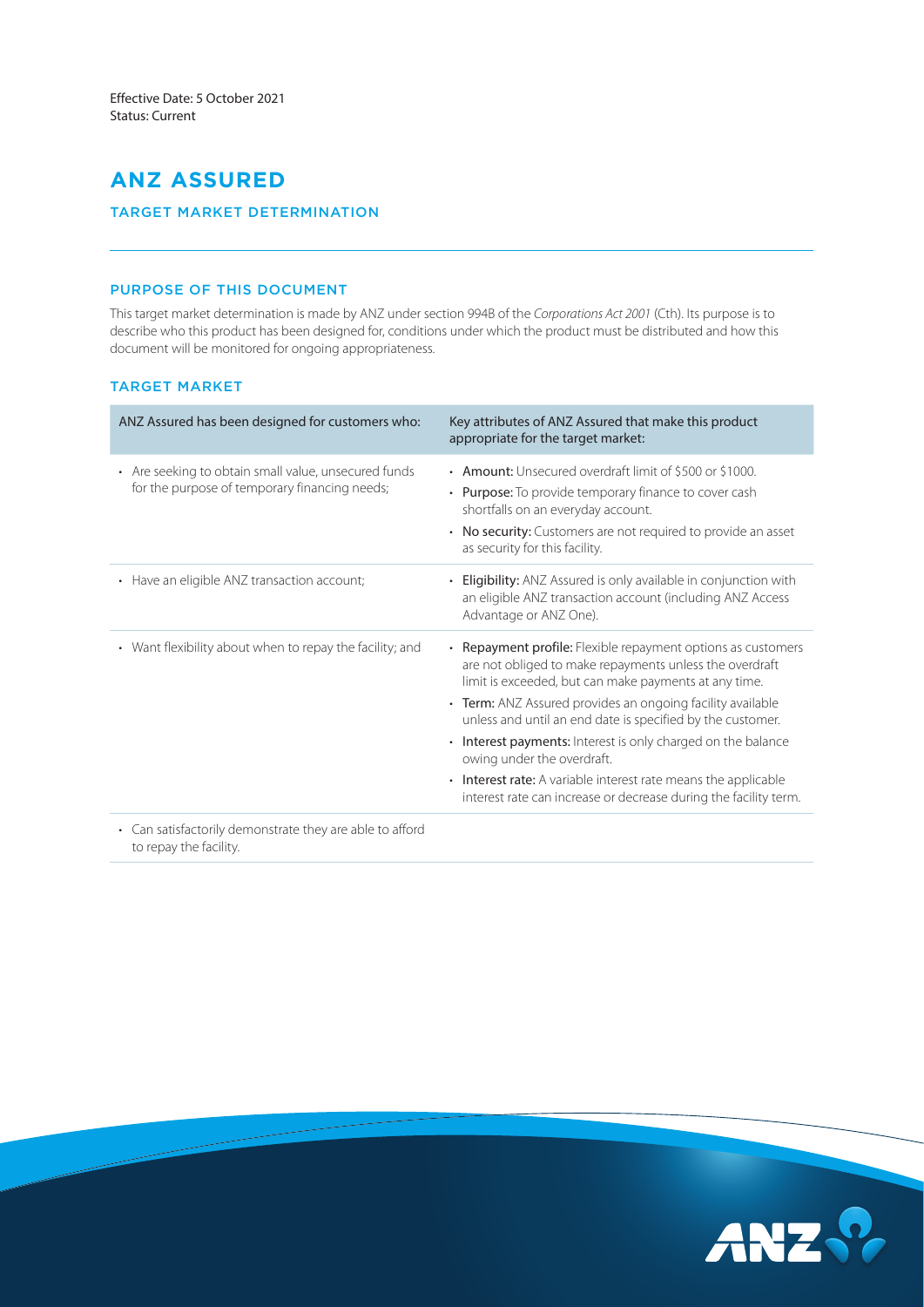# DISTRIBUTION CONDITIONS

ANZ applies the following conditions and restrictions to the distribution of ANZ Assured so that it is likely to be provided to customers in the target market.

|                             | Condition                                                                                                                                                                                                           | Why do we do this?                                                                                                                                                                                                                                                                                                                                                                                                                                                                                                                                                                                                                                   |  |
|-----------------------------|---------------------------------------------------------------------------------------------------------------------------------------------------------------------------------------------------------------------|------------------------------------------------------------------------------------------------------------------------------------------------------------------------------------------------------------------------------------------------------------------------------------------------------------------------------------------------------------------------------------------------------------------------------------------------------------------------------------------------------------------------------------------------------------------------------------------------------------------------------------------------------|--|
| Channel                     | ANZ Assured can only be provided to customers through<br>the following channels:<br>• ANZ Branches and ANZ Customer Contact Centre;<br>• ANZ Digital*.<br>* This may include anz.com, ANZ App and Internet Banking. | So that ANZ only considers providing<br>ANZ Assured if the customer's application<br>for the facility is received through<br>channels that are subject to appropriate<br>conditions, controls and/or monitoring<br>by ANZ.                                                                                                                                                                                                                                                                                                                                                                                                                           |  |
| Training &<br>Accreditation | ANZ Assured can only be provided to customers by ANZ<br>directly or through the following persons:<br>• Authorised ANZ staff who are accredited and trained.                                                        | So that:<br>• checks are conducted on matters like<br>qualifications and past conduct for<br>relevant individuals who are involved<br>in the distribution of ANZ products;<br>and<br>individuals understand the distribution<br>process they are required to comply<br>with when distributing ANZ products,<br>as well as the legislative framework<br>relevant to their activities.                                                                                                                                                                                                                                                                 |  |
| <b>Process</b>              | ANZ Assured can only be provided to customers after ANZ<br>applies its affordability and suitability checking processes.                                                                                            | So that enquiries are made into a<br>customer's needs and objectives and<br>information is obtained which evidences<br>a customer's ability to repay the facility.<br>ANZ's affordability and suitability<br>checking process includes measures to:<br>• collect relevant financial information<br>from customers;<br>• analyse that information and assess<br>whether the customer will be able to<br>meet their financial obligations; and<br>• make enquiries with customers about<br>what they will use the facility for and<br>what features they require so that the<br>product is likely to be consistent with<br>their needs and objectives. |  |